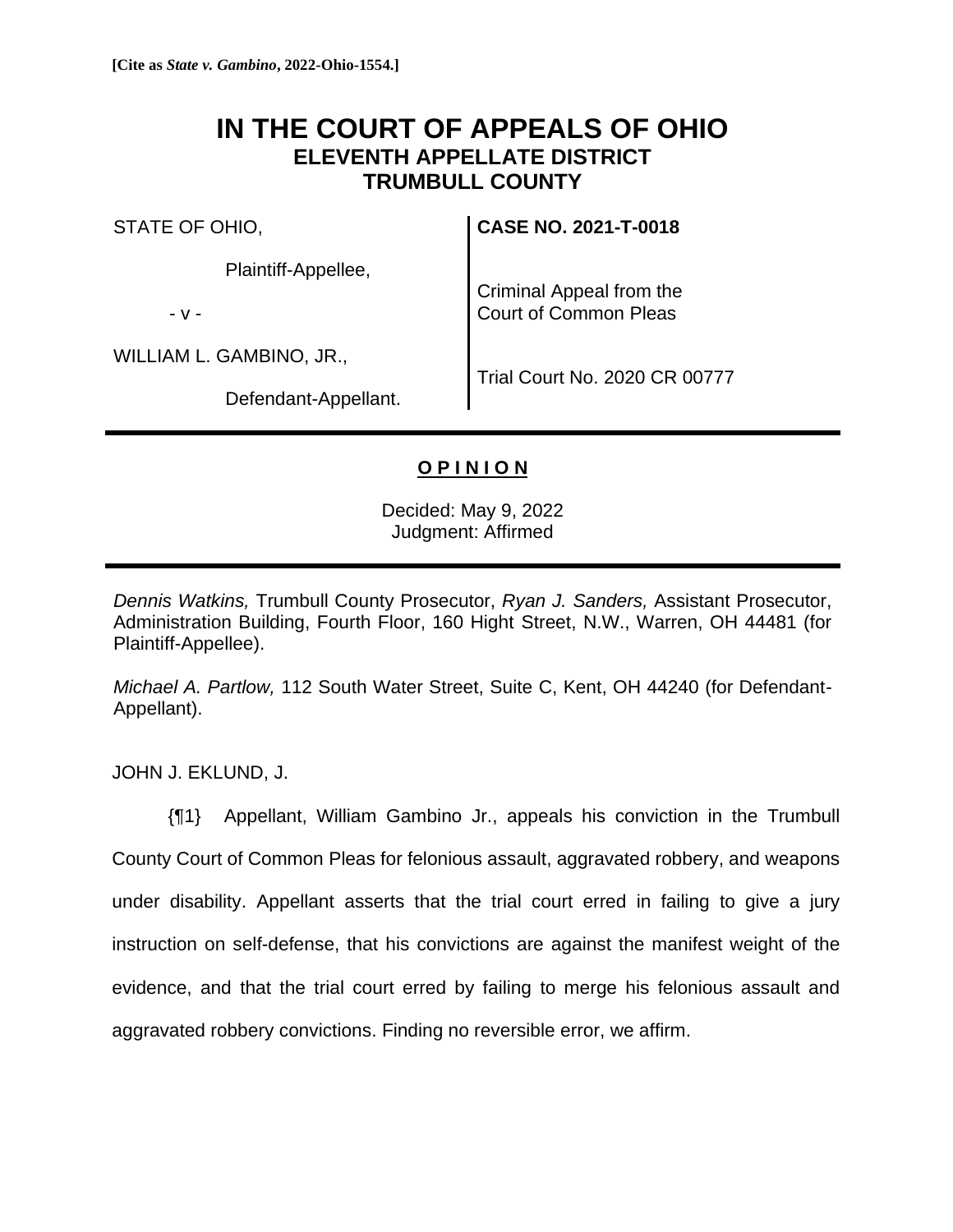{¶2} On November 12, 2020, appellant was indicted for one count of Felonious Assault with a firearm specification in violation of R.C. 2903.11(A)(2) and (D)(1)(1) and R.C. 2941.145; one count of Aggravated Robbery with a firearm specification in violation R.C. 2911.(A)(1) and (C) and 2941.145; and one count of Having Weapons While Under Disability in violation of R.C. 2923.13(A)(3).

{¶3} At the jury trial, the victim, William Blake, testified that appellant confronted him at Blake's home on October 7, 2020. Appellant had been living at Blake's residence, but Blake believed appellant was stealing from him and kicked him out. Blake also said that appellant had recently become paranoid about sex cults and satanic groups and believed that Blake was molesting his own daughter.

{¶4} Blake came home and found appellant waiting for him in his driveway. Blake asked why appellant was there. Appellant asked for money. Blake refused and told appellant to leave. Appellant refused to do so, and Blake exited his vehicle and approached appellant, who was still in his vehicle. Appellant then exited his vehicle as Blake approached and the two began to argue. Appellant pulled out a pellet handgun and fired it at Blake several times. Appellant then backed away, dropped the pellet gun, drew a .22 caliber pistol, and shot Blake multiple times. Blake retreated and testified that appellant pursued him "smiling while he was shooting at me and saying that I was raping my daughter and I was a child rapist."

{¶5} Appellant then went to Blake's vehicle, took Blake's cell phone, keys, and wallet, and then drove away. After this, Blake went to his vehicle and realized appellant had stolen his items. He then went to a neighbor's house to use a phone to call 911. Blake testified that he was intubated and was in the hospital for 14 days and has had multiple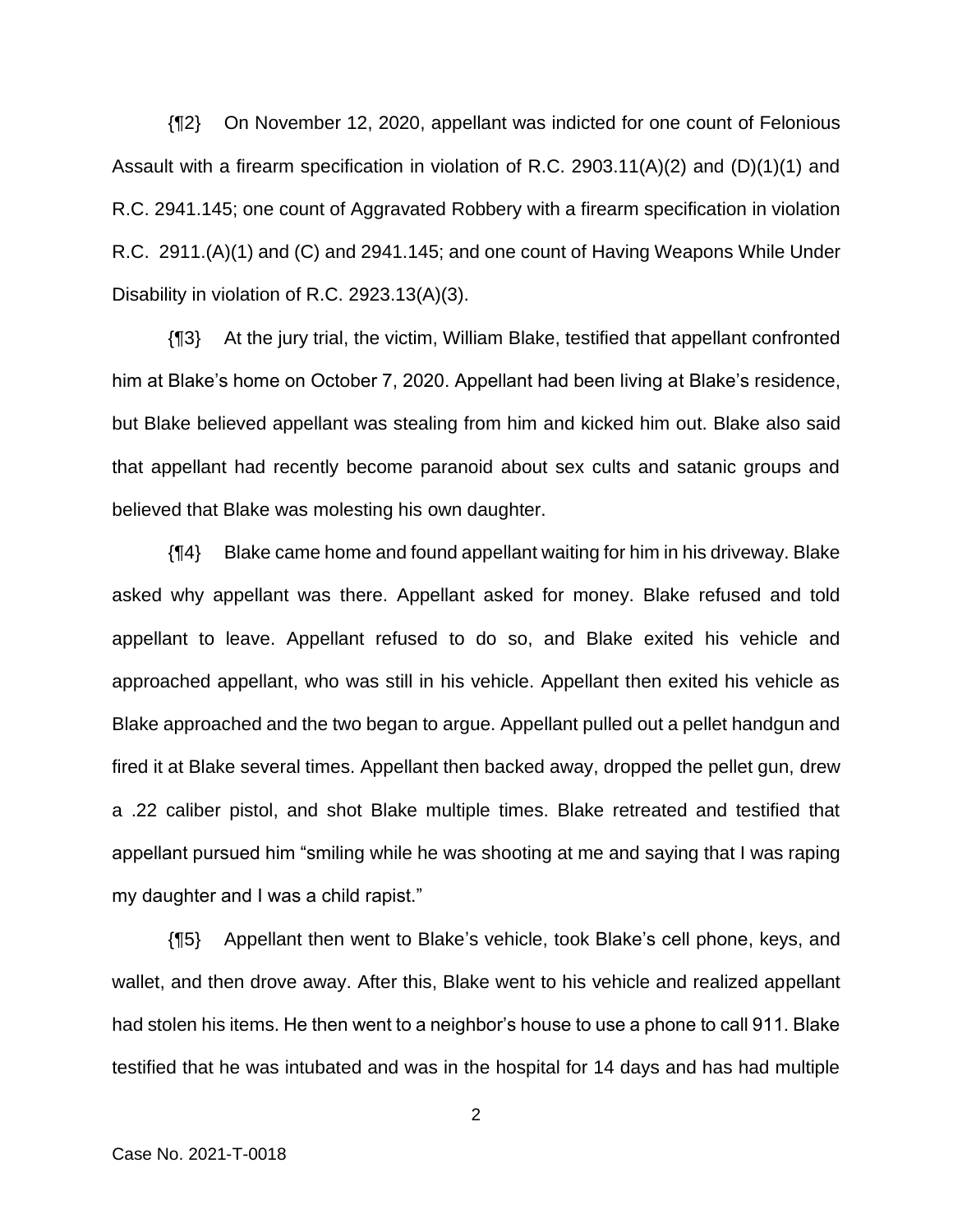surgeries. He still has a bullet that is lodged in his neck and does not believe he will ever fully recover from his injuries. The shooting was recorded on Blake's home video system which was played for the jury and made part of the record.

{¶6} Trumbull County Deputy Sheriff Dennis Garito testified that he responded to a shooting call and that he received a description of the shooter and his vehicle. Garito observed appellant's vehicle on the side of the road and appellant ducking down to avoid being seen. Garito turned around and stopped appellant when he pulled into a gas station. Garito recovered Blake's items and a .22 pistol in the vehicle with one live round in the chamber.

{¶7} Trumbull County Sheriff's Department Detective Jolene Marcello testified that she went to Blake's home to process the crime scene. She located fresh blood, empty shell casings, and a pellet gun in the grass. In addition, she located a wooden box that had been covered with a tarp. Inside the box, there was a .22 rifle and a 12-gauge shotgun and ammunition for both weapons.

{¶8} Trumbull County Sherriff's Department Sergeant Mike Yannucci testified that he investigated the shooting and initially arrived to process the crime scene but was called away to speak with the appellant who requested to speak with a detective. Yannucci interviewed appellant and the video of the interview was played for the jury. In the video, appellant admitted that he obtained each of the weapons used and found at the scene. Appellant admitted that he took the weapons to Blake's home and hid the long guns behind the house so that he could rely upon them if the conflict with Blake required the extra weapons.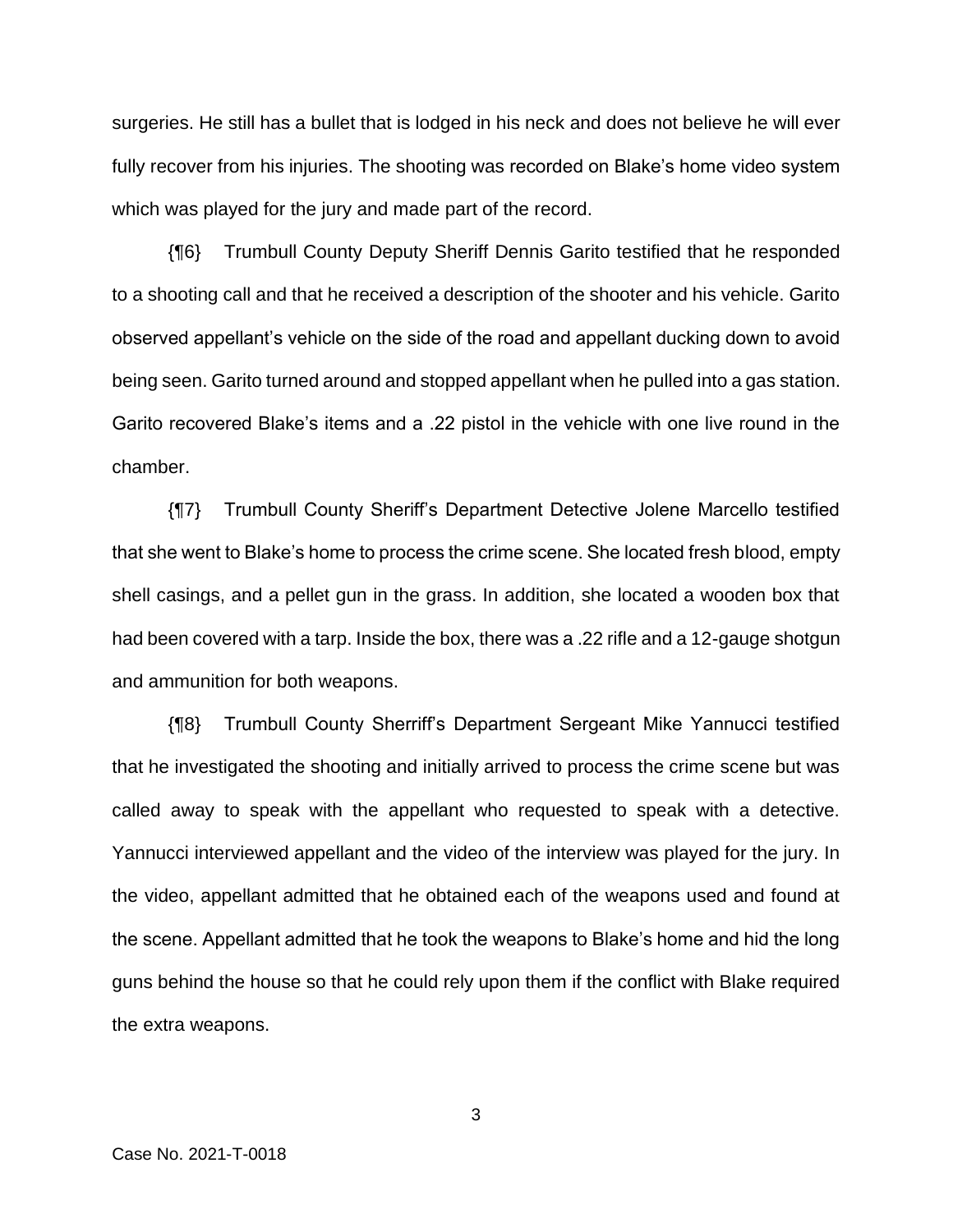{¶9} Appellant admitted that he waited in the driveway for Blake to arrive home from work. Appellant admitted that he asked for money, that Blake told him to leave, and that he shot Blake when Blake approached him. Appellant claimed that he acted in selfdefense because he feared for his safety when Blake approached him. Yannucci testified that appellant continued to argue with Blake and ask for money even after shooting him. Yannucci also identified certified copies of appellant's prior convictions which placed him under disability.

{¶10} Appellant testified that he shot Blake in self-defense. He said that he waited for Blake in the driveway for four to five hours but said that he did so in order to tell Blake that he was moving into the apartment behind Blake's house based on the permission given to him by Blake's wife.

{¶11} Appellant testified that he asked for money and that Blake told him to leave. Appellant testified that when Blake got out of his car to approach him, he also exited the vehicle and only began to shoot Blake with the pellet gun to prevent him from coming closer to him. Appellant claimed that Blake laughed at appellant when he shot him with the pellet gun and that he continued to approach him.

{¶12} Appellant testified that an industrial injury left him physically weak, and that Blake is significantly larger than him. Appellant said that he retreated after shooting Blake with the pellet gun, but that Blake was still approaching. Appellant then dropped the pellet gun and pulled out the .22 pistol and shot Blake multiple times. He testified that after shooting Blake, he pursued him around several cars in the driveway and then when he thought Blake had fled into his house, appellant went to Blake's car and took Blake's keys, wallet, and cell phone. He testified that he took the cell phone because it had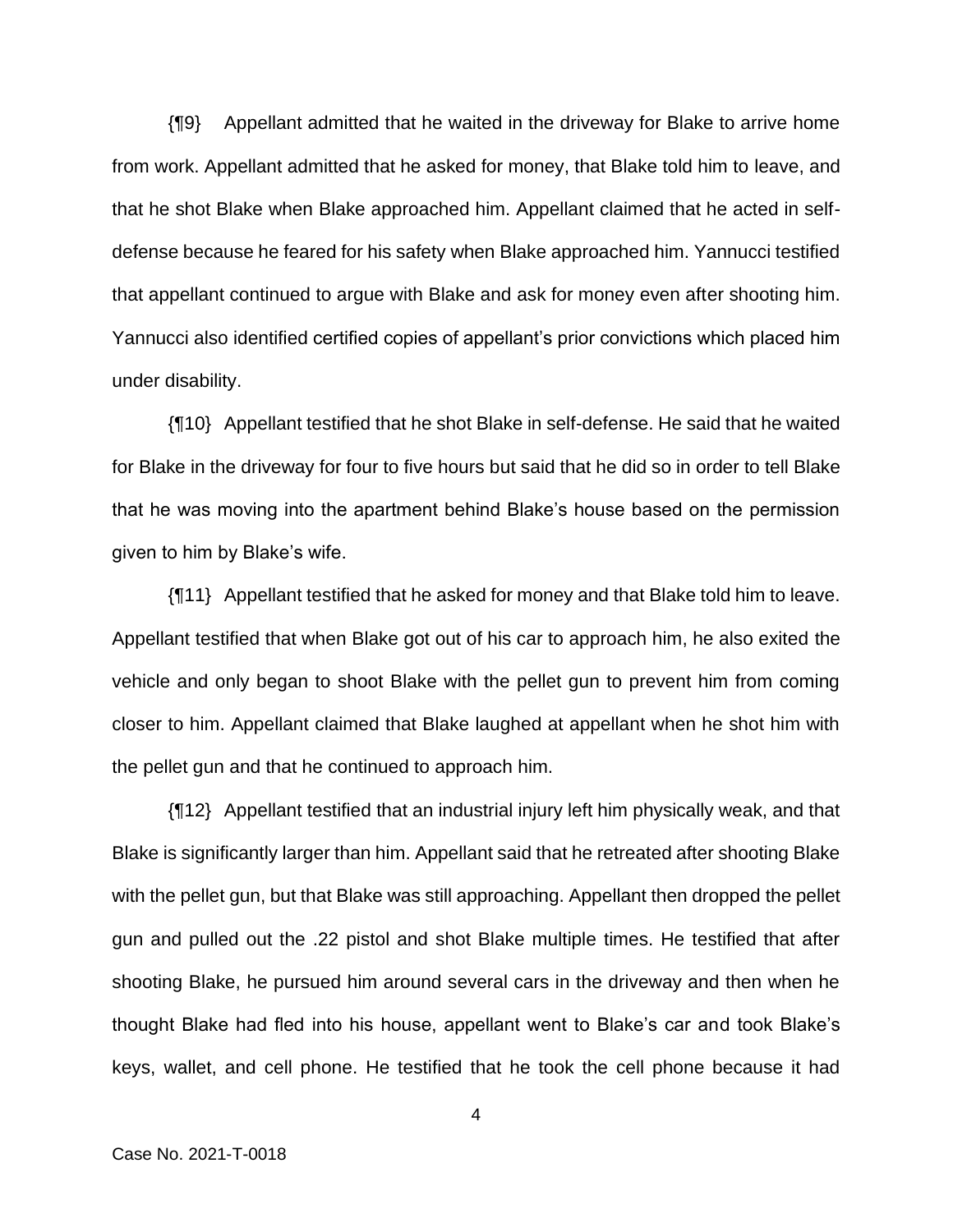evidence of Blake threatening him on it, that he took the wallet because he intended to use it to buy gas, and that he took Blake's keys to prevent him from pursuing him.

{¶13} Appellant admitted to placing the firearms in the backyard of Blake's house and that he waited for four to five hours before the victim arrived. He also testified that Blake was not armed at the time of the shooting and admitted that he initiated the first violent act in the encounter by shooting Blake with the pellet gun. He also acknowledged that he pursued Blake with the .22 pistol when Blake fled. However, he claimed that he acted in self-defense because Blake approached him in anger.

{¶14} Appellant requested a self-defense jury instruction and the trial court declined to give it. The reason the court gave was that appellant prepared for a violent confrontation with Blake, laid in wait to ambush him, and that the evidence indicated that appellant was the initial aggressor and was at fault in creating the confrontation.

{¶15} The jury convicted appellant of all charges and the trial court sentenced appellant on each count with an aggregate prison sentence of twenty-five to thirty years incarceration. Prior to sentencing, appellant argued that the aggravated robbery and felonious assault convictions should merge for sentencing purposes. The trial court disagreed and sentenced appellant on each count.

{¶16} Appellant timely appealed and raises three assignments of error.

{¶17} Appellant's first assignment of error states:

{¶18} "[1.] THE TRIAL COURT COMMITTED REVERSIBLE ERROR, TO THE PREJUDICE OF APPELLANT, BY REFUSING TO GIVE THE JURY A SELF-DEFENSE INSTRUCTION."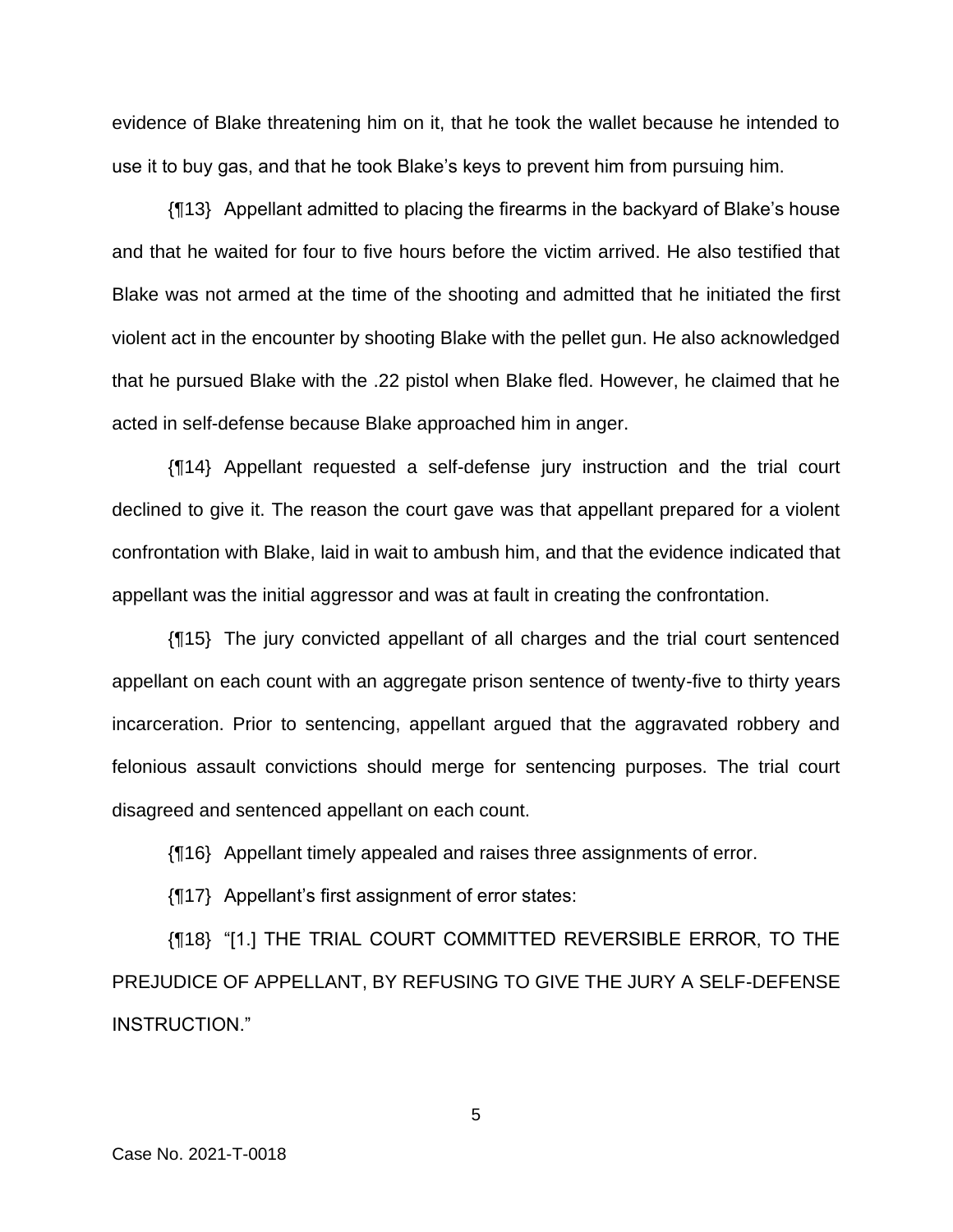{¶19} Appellant's first assignment of error asserts that he was prejudiced by the trial court denying his request for a jury instruction on self-defense.

{¶20} This court has held that whether sufficient evidence has been presented to raise an affirmative defense of self-defense is a question of law. *State v. Petway*, 11th Dist. No. 2019-L-124, 2020-Ohio-3848, 156 N.E.3d 467, ¶ 38, *appeal not allowed*, 160 Ohio St.3d 1460, 2020-Ohio-5332, 157 N.E.3d 794, *reconsideration denied*, 160 Ohio St.3d 1512, 2020-Ohio-6835, 159 N.E.3d 1172, citing *State v. Sullivan*, 11th Dist. Lake Nos. 2019-L-143, 2020-Ohio-1439, ¶ 33. "After arguments are completed, a trial court must fully and completely give the jury all instructions which are relevant and necessary for the jury to weigh the evidence and discharge its duty as the fact finder." *Sullivan*, at ¶ 30, quoting *State v. Comen*, 50 Ohio St.3d 206, 553 N.E.2d 640 (1990), paragraph two of the syllabus, construing Crim.R. 30(A).

{¶21} Ordinarily, a trial court must give a requested jury instruction if it is a correct statement of law, it is applicable to the facts of the case, and if reasonable minds might reach the conclusion sought by the requested instruction. *Petway* at ¶ 40, citing *State v. Adams,* 144 Ohio St.3d 429, 2015-Ohio-3954, 45 N.E.3d 127, ¶ 240. When an instruction is not applicable to the facts governing the case, the court may refuse to give the requested instruction. *Id.*, citing *State v. Scott*, 26 Ohio St.3d 92, 101, 497 N.E.2d 55 (1986).

{¶22} The defendant is required to meet the burden of production with sufficient evidence to make a prima facie case for self-defense. *Id.* at ¶ 47. The General Assembly amended the provisions in R.C. 2901.05 that define self-defense effective on March 28, 2019. Under the former version of R.C. 2901.05(A), the accused had the burden of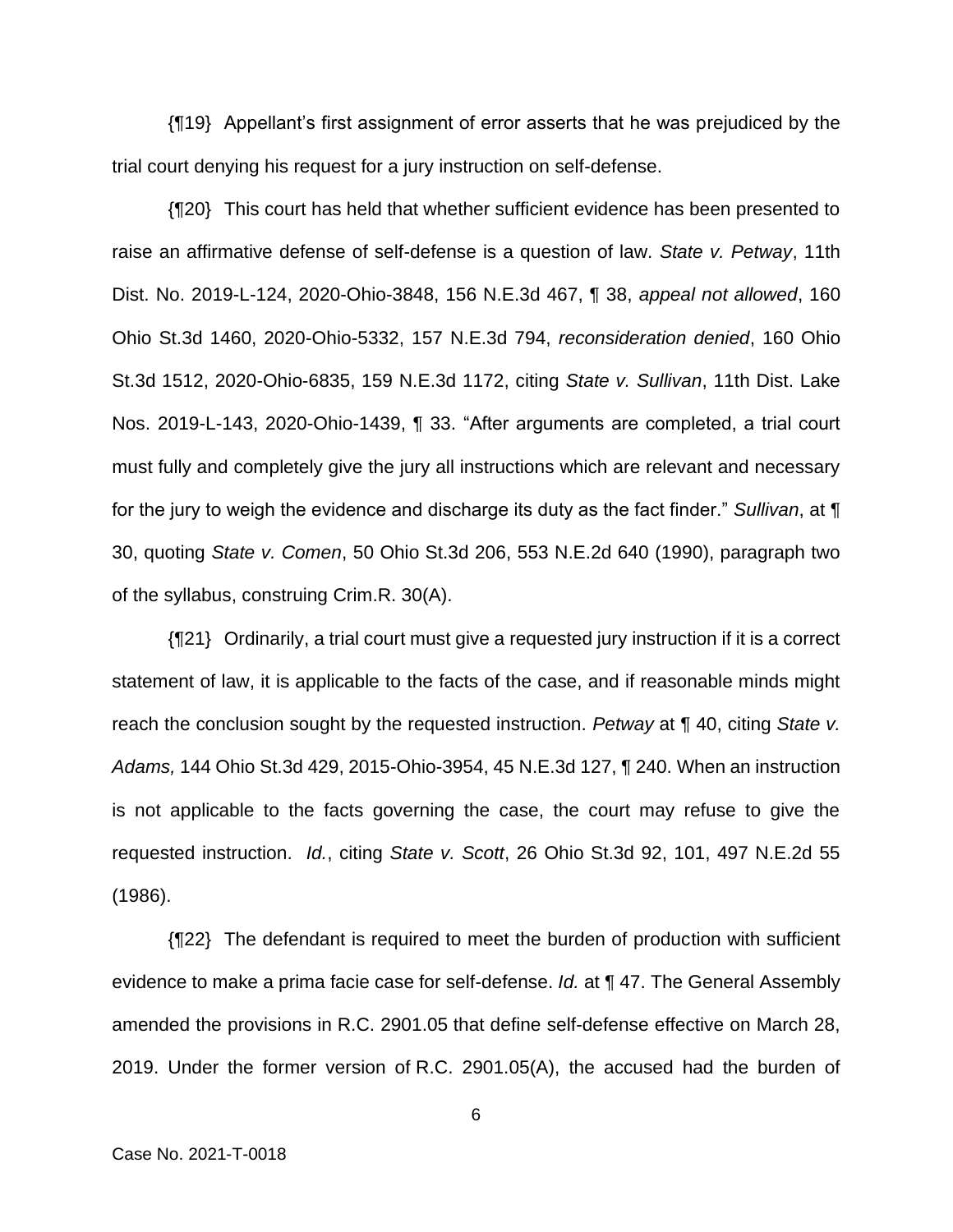proving that he or she had used force in self-defense by a preponderance of the evidence.

The amended version of R.C. 2901.05 places the burden of persuasion upon the State to

disprove at least one of the elements of self-defense beyond a reasonable doubt. *Id.* at ¶

55; R.C. 2901.05(A).

{¶23} The elements of a valid claim of self-defense are:

(1) the defendant was not at fault in creating the situation giving rise to the affray; (2) the defendant had a bona fide belief that he or she was in imminent danger of death or great bodily harm and that his or her only means of escape from such danger was in the use of such force; and (3) the defendant did not violate any duty to retreat or avoid the danger. *State v. Barnes*, 94 Ohio St.3d 21, 24, 759 N.E.2d 1240 (2002), citing *State v. Robbins*, 58 Ohio St.2d 74, 388 N.E.2d 755 (1979), paragraph two of the syllabus; *State v. Mogul*, 11th Dist. Trumbull Nos. 97-T-0018 & 97-T-0067, 1998 WL 258164, \*3 (May 15, 1998).

*Id.* at **[41.** "The degree of force permitted depends upon what is reasonably necessary to protect that individual from the imminent use of unlawful force." *Id.*, at ¶42, citing *State v. Mogul*, 11th Dist. Trumbull Nos. 97-T-0018 & 97-T-0067, 1998 WL 258164, \*3 (May 15, 1998).

{¶24} "[I]n order for the defendant to successfully raise an affirmative defense, '\*

\* \* evidence of a nature and quality sufficient to raise the issue must be introduced, from whatever source the evidence may come.'" *State v. Melchior*, 56 Ohio St.2d 15, 20, 381 N.E.2d 195 (1978), quoting *State v. Robinson*, 47 Ohio St.2d 103, 111-112, 351 N.E.2d 88 (1976). "Evidence is sufficient where a reasonable doubt of guilt has arisen based upon a claim of self-defense. If the evidence generates only a mere speculation or possible doubt, such evidence is insufficient to raise the affirmative defense, and submission of the issue to the jury will be unwarranted." *Id.* (internal citations omitted). In determining whether the self-defense instruction is appropriate the "court must view the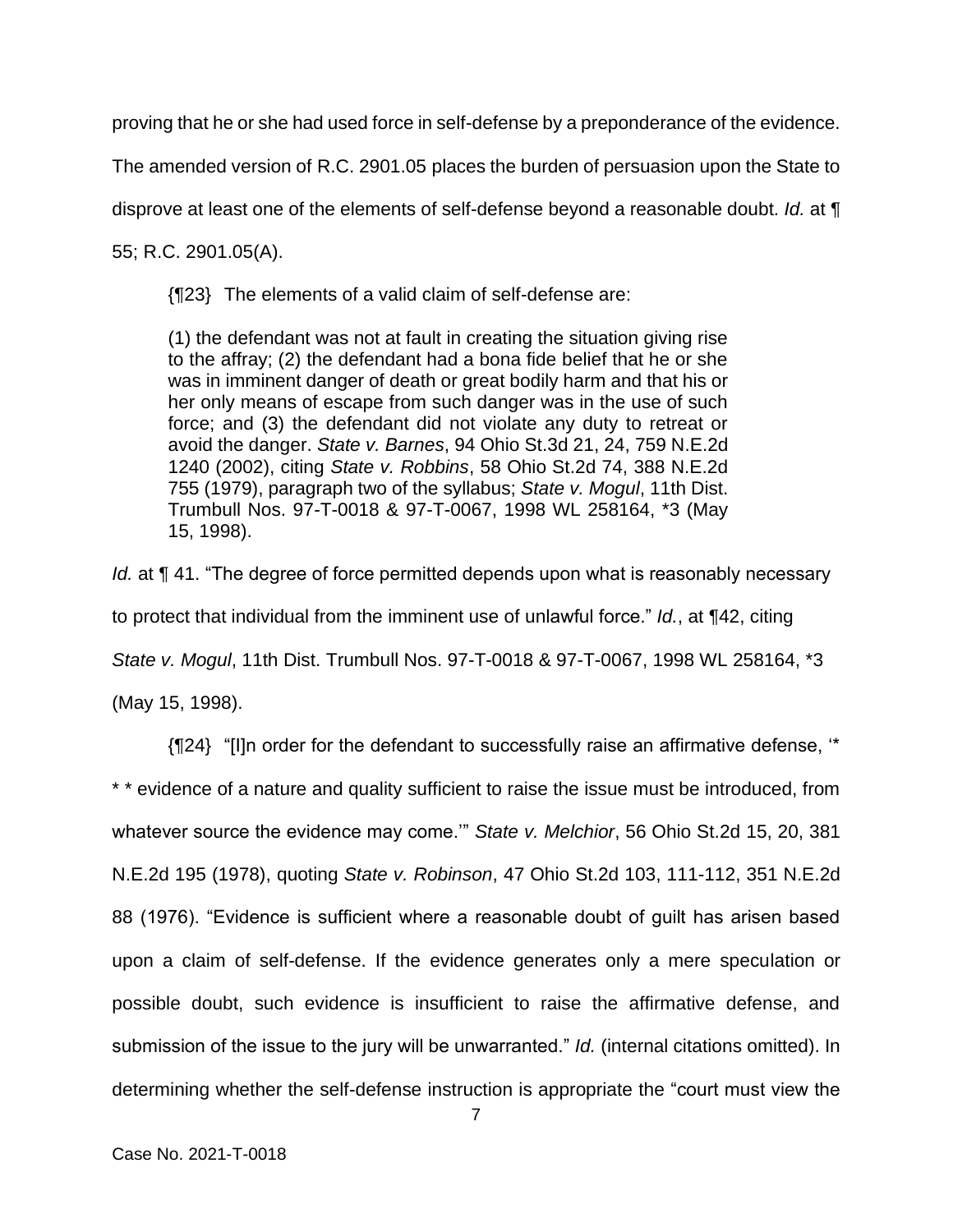evidence in a light most favorable to the defendant" without consideration of credibility. *Sullivan, supra*, at ¶ 45, *quoting State v. Belanger*, 3rd Dist. No. 1-09-65, 190 Ohio App.3d 377, 2010-Ohio-5407, 941 N.E.2d 1265, at ¶ 6. The defendant has met the burden of production when the defendant's testimony, if believed, would raise the question of selfdefense in the mind of a reasonable juror. *Id.*

{¶25} Appellant contends that the facts of his case warrant a jury instruction on self-defense. He argues that Blake acted aggressively toward him and that the size disparities between the two made appellant fearful that Blake would cause him injury. For this reason, appellant produced the pellet gun to cause Blake to retreat. He further argues that when he shot Blake with the pellet gun, Blake laughed and continued to aggressively approach while appellant retreated and put distance between the two before using the .22 pistol.

{¶26} However, this argument is unpersuasive based on the evidence presented at the trial and, in particular, the video evidence of the shooting. Appellant's self-defense arguments fail because appellant, by his own admission, committed the first act of violence in the confrontation. Simply, appellant failed to put forth sufficient evidence to meet his burden of production. Although he asserted that he was in fear of great bodily harm because Blake approached him aggressively, this goes to his belief that he was in danger of great bodily harm, the second element of self-defense. However, appellant did not meet his burden of production as to the first element. Appellant admitted that Blake told appellant to leave, that he refused, and that he initiated the first violent act by shooting Blake with the pellet gun. He failed to adduce evidence to satisfy his burden of production that he was not at fault for creating the situation giving rise to the affray.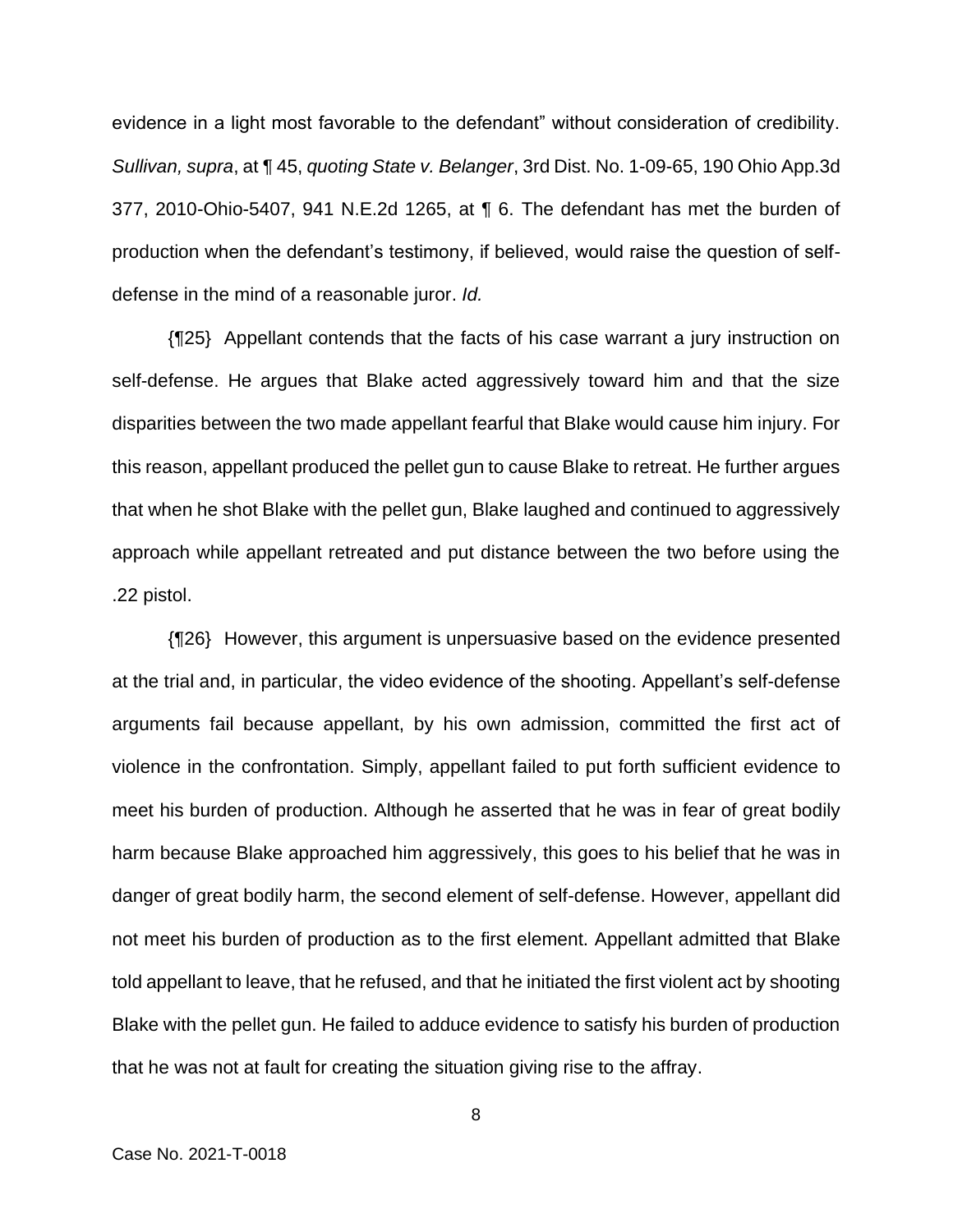{¶27} When Blake arrived, appellant asked Blake for money and refused to leave when Blake told him to get off his property. Appellant testified that he stepped out of his vehicle and could have avoided any perceived danger by not getting out of his vehicle or simply driving away. He also testified that he knew that Blake was not armed at the time of the confrontation. The video does not support appellant's portrayal that Blake continued to aggressively pursue him after being shot with the pellet gun. Instead, the video shows that Blake stopped after being struck by the pellet gun and that appellant quickly discarded the pellet gun and began firing at Blake with the .22. Finally, if appellant's selfdefense claims were true, appellant violated his duty to disengage once he had neutralized the perceived threat. In this case, his own testimony acknowledged that he used more force than what was reasonably necessary when firing at and pursuing Blake. *See Petway, supra*, at ¶ 42.

{¶28} Even viewing the evidence in a light most favorable to the appellant, he did not present sufficient evidence that, if believed, would raise the question of self-defense in the mind of a reasonable juror. *See Sullivan, supra*, at ¶ 45.

{¶29} Accordingly, appellant's first assignment of error is without merit.

{¶30} Appellant's second assignment of error states:

{¶31} "[2.] APPELLANT'S CONVICTIONS ARE AGAINST THE MANIFEST WEIGHT OF THE EVIDENCE."

{¶32} Next, appellant argues that his conviction is against the manifest weight of the evidence because it is not supported by competent, credible evidence that proved his guilt beyond a reasonable doubt. Appellant points to evidence suggesting that he had permission to reside at Blake's address and to be on the property, that Blake was angry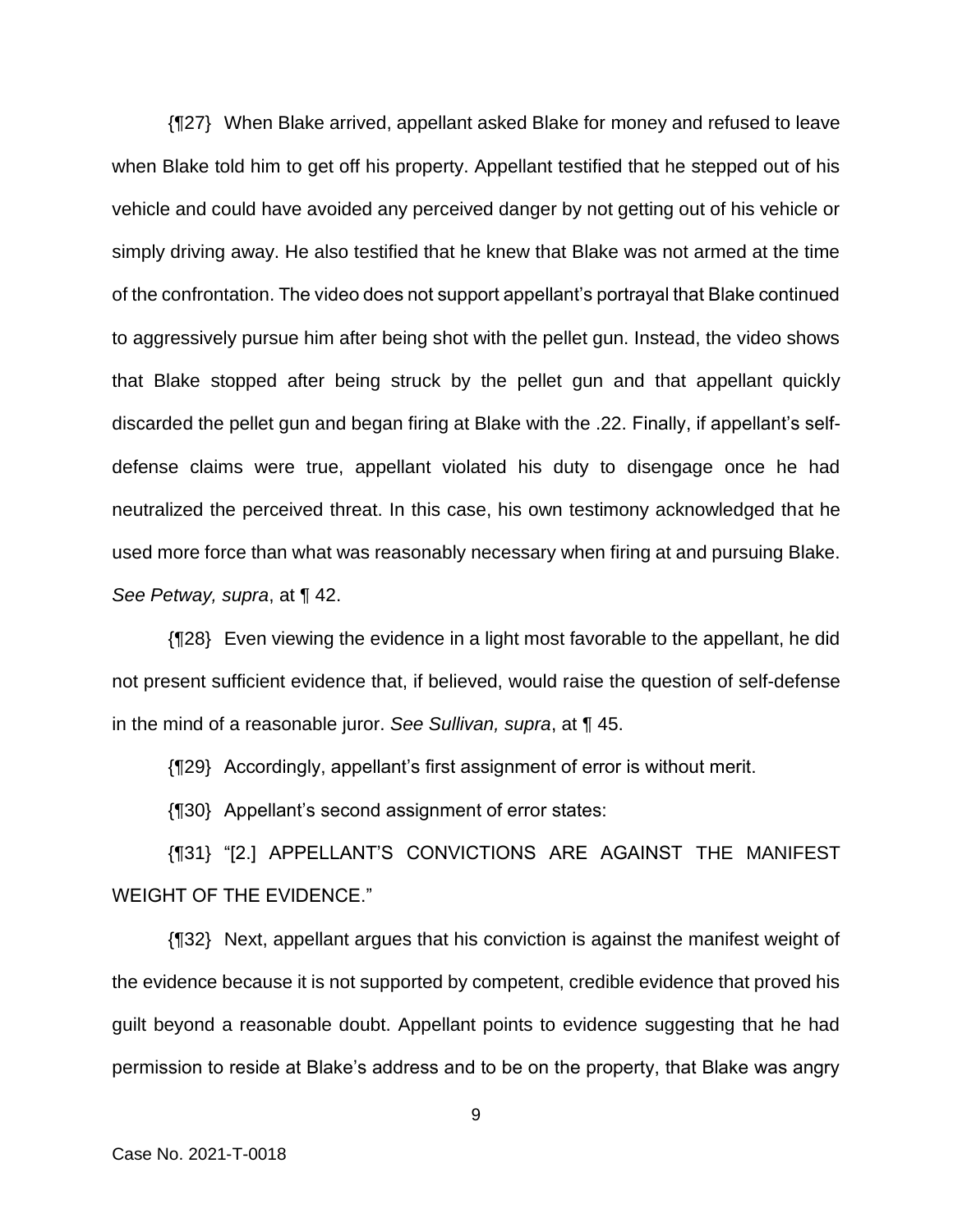and agitated as the encounter developed, that Blake's large size and appellant's physical disability created a reasonable fear in appellant, and that Blake had access to weapons on his property. This evidence, according to appellant, indicates that the jury lost its way in finding him guilty.

Weight of the evidence concerns "the inclination of the *greater amount of credible evidence*, offered in a trial, to support one side of the issue rather than the other. It indicates clearly to the jury that the party having the burden of proof will be entitled to their verdict, if, on weighing the evidence in their minds, they shall find the *greater amount of credible evidence* sustains the issue which is to be established before them." (Emphasis sic.)

*State v. Thompkins*, 78 Ohio St.3d 380, 386, 678 N.E.2d 541 (1997),

quoting Black's Law Dictionary 1594 (6th Ed.1990).

{¶33} "When a court of appeals reverses a judgment of a trial court on the basis that the verdict is against the weight of the evidence, the appellate court sits as a 'thirteenth juror' and disagrees with the factfinder's resolution of the conflicting testimony." *Id.* The reviewing court "weighs the evidence and all reasonable inferences, considers the credibility of witnesses and determines whether in resolving conflicts in the evidence, the jury clearly lost its way and created such a manifest miscarriage of justice that the conviction must be reversed, and a new trial ordered. The discretionary power to grant a new trial should be exercised only in the exceptional case in which the evidence weighs heavily against the conviction." *Id.* at 387, quoting *State v. Martin*, 20 Ohio App.3d 172, 175, 485 N.E.2d 717 (1st Dist.1983).

{¶34} The trier of fact is the sole judge of the weight of the evidence and the credibility of the witnesses. *State v. Landingham*, 11th Dist. Lake No. 2020-L-103, 2021- Ohio-4258, ¶ 22, quoting *State v. Antill*, 176 Ohio St. 61, 67, 197 N.E.2d 548 (1964)*.* The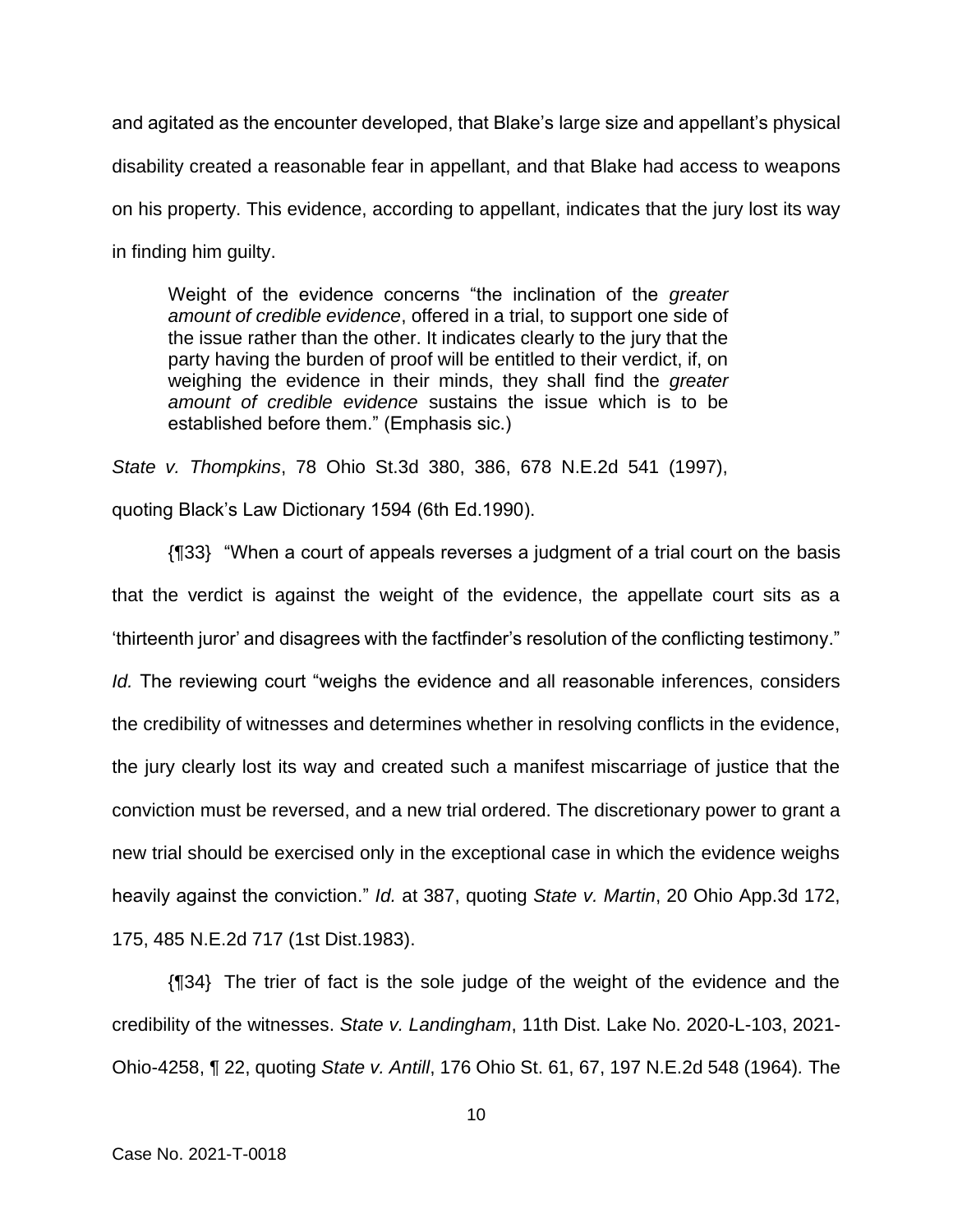trier of fact may believe or disbelieve any witness in whole or in part, considering the demeanor of the witness and the manner in which a witness testifies, the interest, if any, of the outcome of the case, and the connection with the prosecution or the defendant. *Id.,*  quoting *Antil* at 67.

{¶35} This court, engaging in the limited weighing of the evidence introduced at trial, must defer to the weight and factual findings made by the jury. *State v. Brown*, 11th Dist. No. 2002-T-0077, 2003-Ohio-7183, ¶ 52, citing *Thompkins* at 390 and *State v. DeHass,* 10 Ohio St.2d 230, 227 N.E.2d 212 (1967), paragraph two of the syllabus.

{¶36} In this assignment, appellant couches many of his arguments in terms of reasonable self-defense. However, as our discussion in the prior assignment found, the trial court did not err in refusing to give the jury a self-defense instruction. Therefore, to the extent that appellant believes the jury lost its way in relation to self-defense, our resolution of the prior assignment of error resolves that question in the negative.

{¶37} Appellant's arguments that do not specifically relate to self-defense are also without merit. Appellant's own testimony was that he collected weapons, hid several on Blake's property for possible use, waited four to five hours for Blake to arrive at his house, engaged in a confrontation with him about money, initiated the first act of violence by firing at Blake with the pellet gun, shot Blake multiple times with the .22 pistol, pursued a fleeing and wounded Blake with a gun, only to then steal Blake's wallet, keys, and cell phone from his car. On appellant's own testimony, the evidence shows "clearly to the jury that the party having the burden of proof" was entitled to its verdict. *See Thompkins, supra*, at 386. This is not the extraordinary case where the "jury clearly lost its way and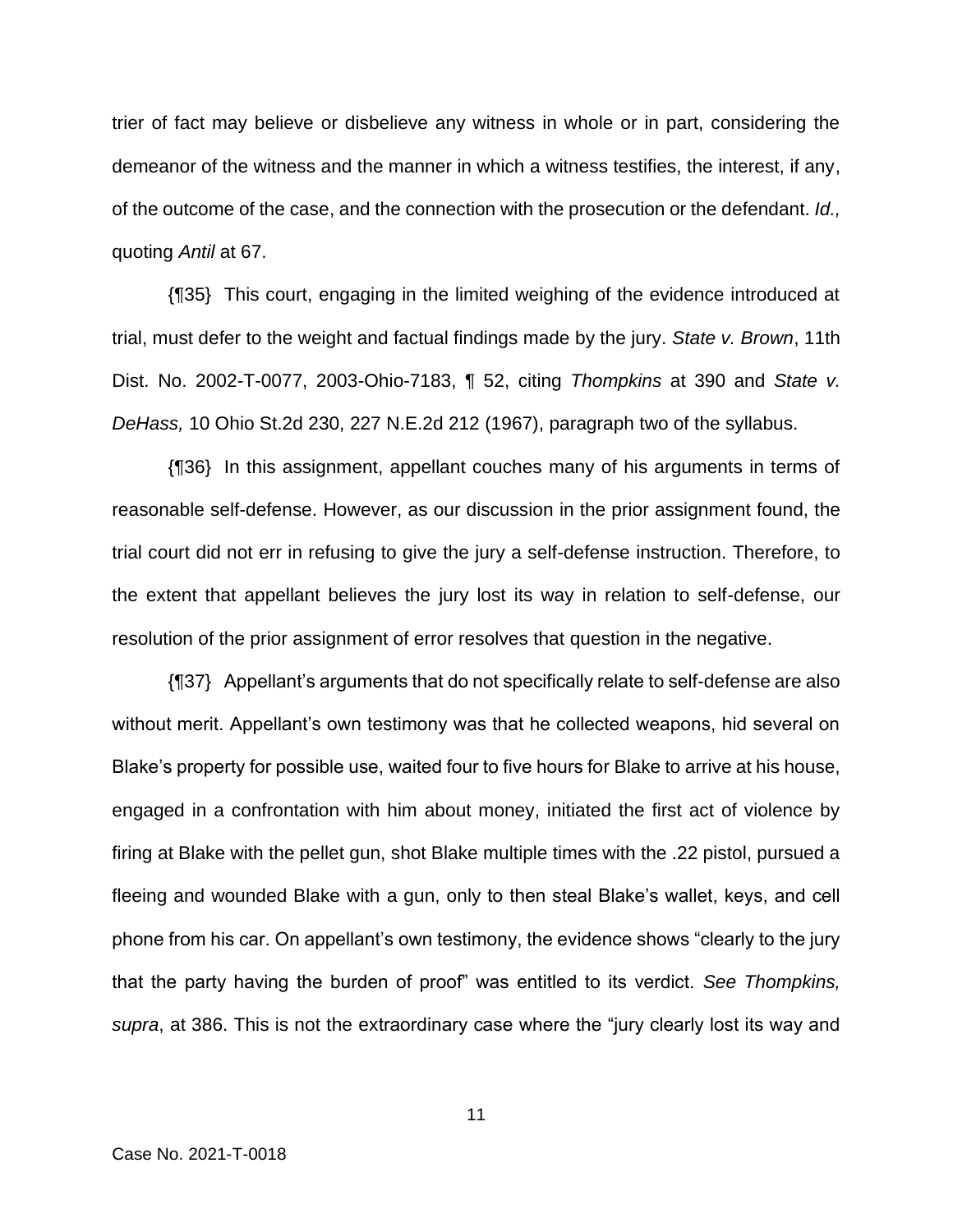created such a manifest miscarriage of justice that the conviction must be reversed and a new trial ordered." *See Id.* at 387.

{¶38} Accordingly, appellant's second assignment of error is without merit.

{¶39} Appellant's third assignment of error states:

{¶40} "[3.] THE TRIAL COURT ERRED BY FAILING TO MERGE THE FELONIOUS ASSAULT CHARGE WITH THE AGGRAVATED ROBBERY CHARGE FOR SENTENCING PURPOSES."

{¶41} Appellant's final assignment of error asserts that the trial court erred by failing to merge his aggravated robbery and felonious assault charges because the two offenses are not dissimilar in import or significance. He argues that there was only one victim of each offense and that separate harms cannot be demonstrated. He further argues that the State presented a theory of the case in which appellant committed the crimes with a single animus and as part of the same transaction.

{¶42} In response, the State argues that the offenses caused separate and identifiable harms. The State points to the extreme harm appellant caused by the felonious assault which required Blake to undergo seven surgeries and to endure ongoing injuries from which Blake will never fully recover. The felonious assault began by appellant demanding money from Blake, which caused an argument between the two and resulted in appellant shooting Blake with both a pellet gun and a .22 pistol. In contrast, the State points to the distinct harm appellant caused by the aggravated robbery, particularly as he continued demanding money even after shooting Blake. The State argues that appellant's pursuit of Blake, his continued demands for money after the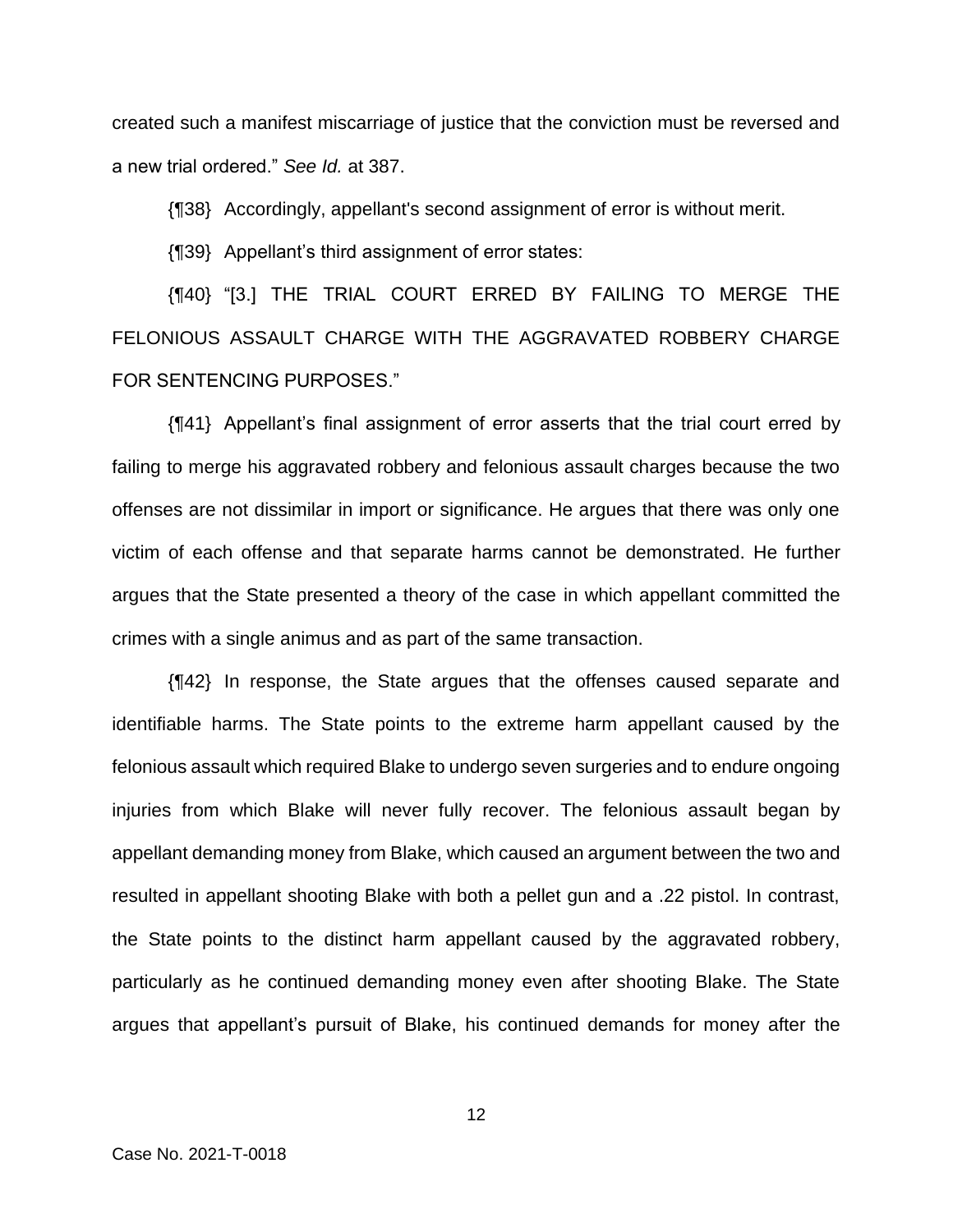shooting, and his subsequent theft of Blake's items constituted separate acts with a

separate animus that is distinct from the felonious assault.

{¶43} R.C. 2941.25, Ohio's merger statute, provides:

(A) Where the same conduct by defendant can be construed to constitute two or more allied offenses of similar import, the indictment or information may contain counts for all such offenses, but the defendant may be convicted of only one.

(B) Where the defendant's conduct constitutes two or more offenses of dissimilar import, or where his conduct results in two or more offenses of the same or similar kind committed separately or with a separate animus as to each, the indictment or information may contain counts for all such offenses, and the defendant may be convicted of all of them.

{¶44} "Under R.C. 2941.25(B), a defendant whose conduct supports multiple offenses may be convicted of all the offenses if any one of the following is true: (1) the conduct constitutes offenses of dissimilar import, (2) the conduct shows that the offenses were committed separately, or (3) the conduct shows that the offenses were committed with separate animus." *State v. Ruff*, 143 Ohio St.3d 114, 2015-Ohio-995, 34 N.E.3d 892, paragraph three of the syllabus. "An affirmative answer to any of the above will permit separate convictions. The conduct, the animus, and the import must all be considered." *Id.* at ¶ 31.

{¶45} "[A] defendant's conduct that constitutes two or more offenses against a single victim can support multiple convictions if the harm that results from each offense is separate and identifiable harm from the harm of the other offense." *Id.* at ¶ 26. "In *Ruff*, the Supreme Court 'provided two alternatives to determine whether the offenses are of dissimilar import: separate victims or separate harms.'" *State v. Crawford*, 11th Dist. Lake No. 2020-L-074, 2021-Ohio-785, ¶ 45 *appeal not allowed,* 163 Ohio St.3d 1454, 2021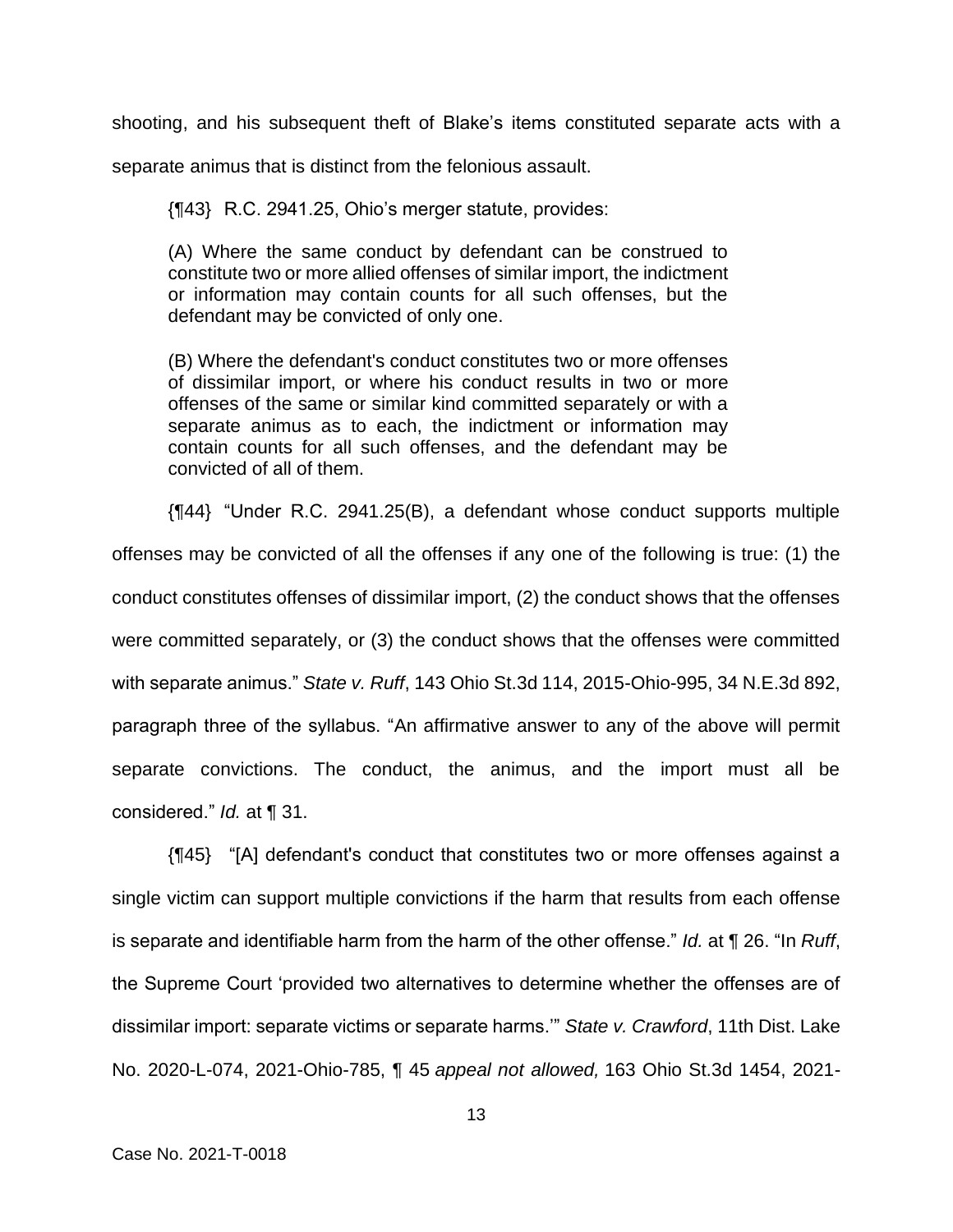Ohio-2069, 169 N.E.3d 685, quoting *State v. Carradine*, 8th Dist. Cuyahoga No. 101940, 2015-Ohio-3670, ¶70, (Gallagher, J., concurring).

{¶46} In *State v. Stanley*, 11th Dist. Lake No. 2020-L-065, 2021-Ohio-108, this court considered whether aggravated robbery and attempted murder offenses should have merged. We found "that the level of violence inflicted upon the victim and the resulting injuries were far in excess of that necessary to commit the Aggravated Robbery." *Id.* at  $\P$  25. The evidence in that case demonstrated a separate purpose or animus to kill the victim beyond the purpose of robbing him. *Id.* Further, we held that separate harms may result from the terror instilled when being robbed at gunpoint and the trauma endured by receiving life threatening injuries from being shot multiple times at close range. *Id.* at ¶ 26, citing *State v. Elem*, 8th Dist. Cuyahoga No. 105821, 2018-Ohio-1194, ¶ 16. This same logic applies with equal force to aggravated robbery and felonious assault offenses, where a shooting constituting "a greater use of force than necessary to accomplish the robbery" may result in a separate act with a separate animus. *State v. Williams*, 11th Dist. Trumbull No. 2012-T-0053, 2013-Ohio-5076, ¶ 60.

{¶47} In this case, appellant's conduct shows that the offenses were committed with a separate animus. After appellant shot Blake, he went to Blake's vehicle to take his items. At trial, he testified that he stole the items because the cell phone had evidence of Blake threatening him on it, that he took the wallet because he intended to use it to buy gas, and that he took Blake's keys to prevent him from pursuing him. This demonstrates a separate animus from the animus appellant had in committing the felonious assault.

{¶48} Further, although appellant demanded Blake give him gas money, he also had a separate violent animus evidenced by his accusation – as he was shooting and